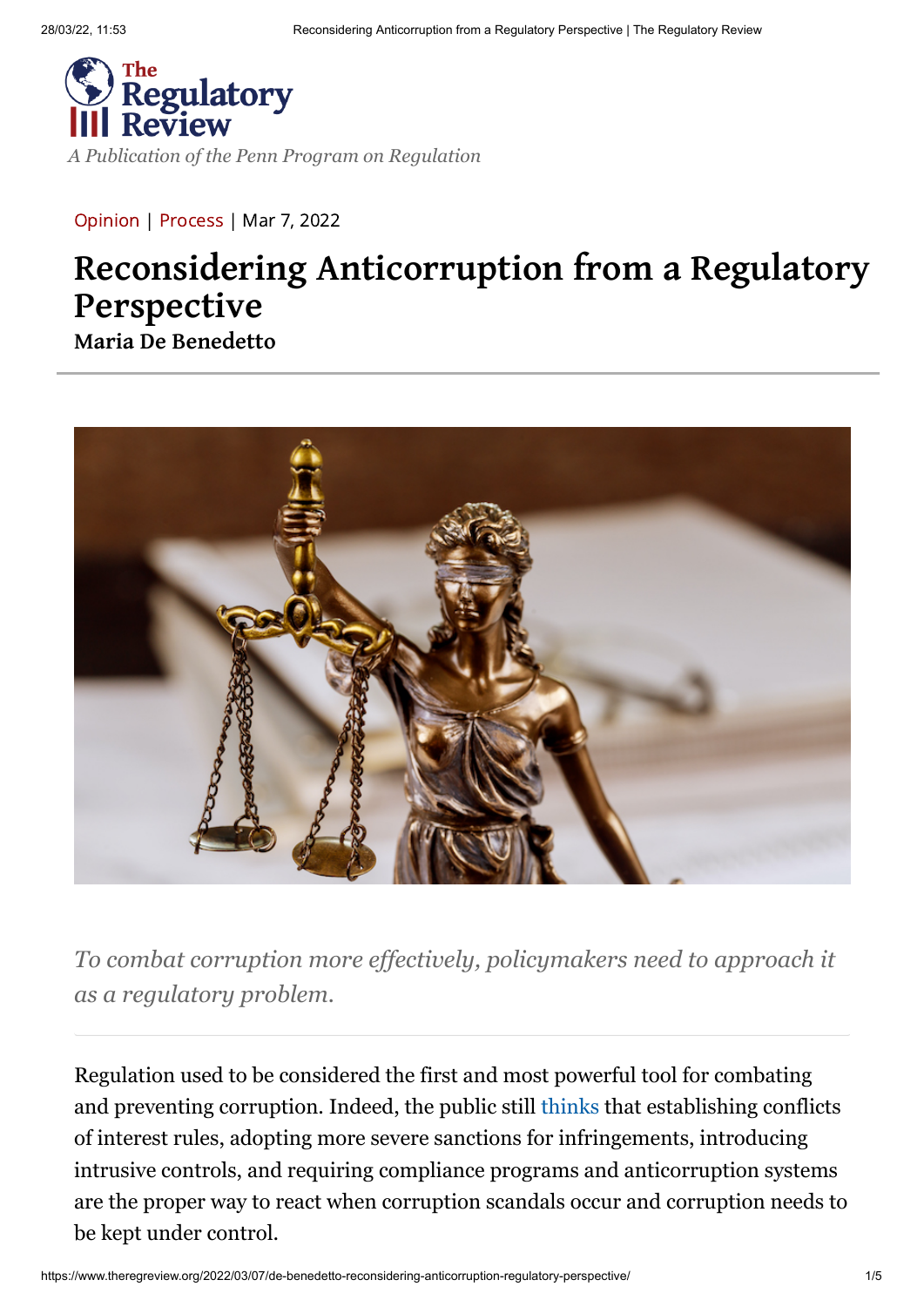Upon closer inspection, though, there is a reverse side of the coin. Paradoxically, not only do rules not always help to combat corruption, but rules can breed corruption. In fact, corruption is often [carried out](https://www.elevenjournals.com/tijdschrift/ejlr/2015/4/EJLR_1387-2370_2015_017_004_001) because of regulatory controls.

Legislators and regulators should consider that laws and regulations wittingly or unwittingly provide opportunities for [rent seeking](https://www.investopedia.com/terms/r/rentseeking.asp) and can be frequently used as tools for profit, sometimes illicit profit. When a regulation establishes administrative activities and controls, for example, it [makes](https://scholar.harvard.edu/files/shleifer/files/corruption.pdf#page=4) public agents more vulnerable to bribery or other illicit exchanges.

At the end of the day, rules are integral to corruption because corruption presupposes, like other kinds of illicit behavior, both the existence of rules and their ineffectiveness.

This insight casts new light on a host of anticorruption policies. Many of these policies had been developed in the last part of the last century by many national governments following design recommendations from global institutions. The policies currently [focus](https://mneguidelines.oecd.org/faq-how-to-address-bribery-and-corruption-risks-in-mineral-supply-chains.pdf#page=7) downstream on corruption in regulated sectors, which involves the participation of public agents who may potentially be involved in corruption. Using these policies to prevent corruption [requires](https://www.elgaronline.com/view/9781788112482/07_chapter1.xhtml) chasing violations and investing in a specialized anticorruption bureaucracy that operates in public agencies, anticorruption bodies, and private firms.

And yet, even though preventing corruption is right and proper, adverse consequences unfortunately sometimes [flow](https://www.elevenjournals.com/tijdschrift/ejlr/2015/4/EJLR_1387-2370_2015_017_004_001) from anticorruption policies. These policies, for example, can impose huge costs and administrative burdens.

Moreover, anticorruption regulations may backfire because increasing the size of monetary penalties does not always deter undesired behavior. Instead, increased penalties often [results](https://escholarship.org/uc/item/5np4s6qq) in higher bribes.

Furthermore, unreasonably rigid controls can [generate](http://johnbraithwaite.com/wp-content/uploads/2016/03/Improving%20Compliance%20Strategies%20and%20Practical%20Applications%20in%20OECD%20Countries.pdf#page=5) non-compliance in the long run. Anticorruption policies require bureaucratic activity, but bureaucracy can be one of the causes of corruption, in a sort of vicious circle. Regulations that are too strict and detailed sometimes [promote](https://link.springer.com/article/10.1007/s40685-018-0074-2#:~:text=On%20average%2C%202.5%20(SD%20%3D,all%20their%20decisions%20were%20defensive.) defensive bureaucratic responses that do little to stop corruption. Perhaps worst of all, anticorruption policies may [lead](https://brill.com/view/book/edcoll/9789004481213/B9789004481213_s019.xml) to difficulty in recruiting honest and competent people in government as overly pervasive regulation has been [considered](https://www.cambridge.org/core/books/corruption-and-government/94925B501D79FA0357060F5489DE2F1F#fndtn-information) a disincentive for honest and competent individuals to accept public offices.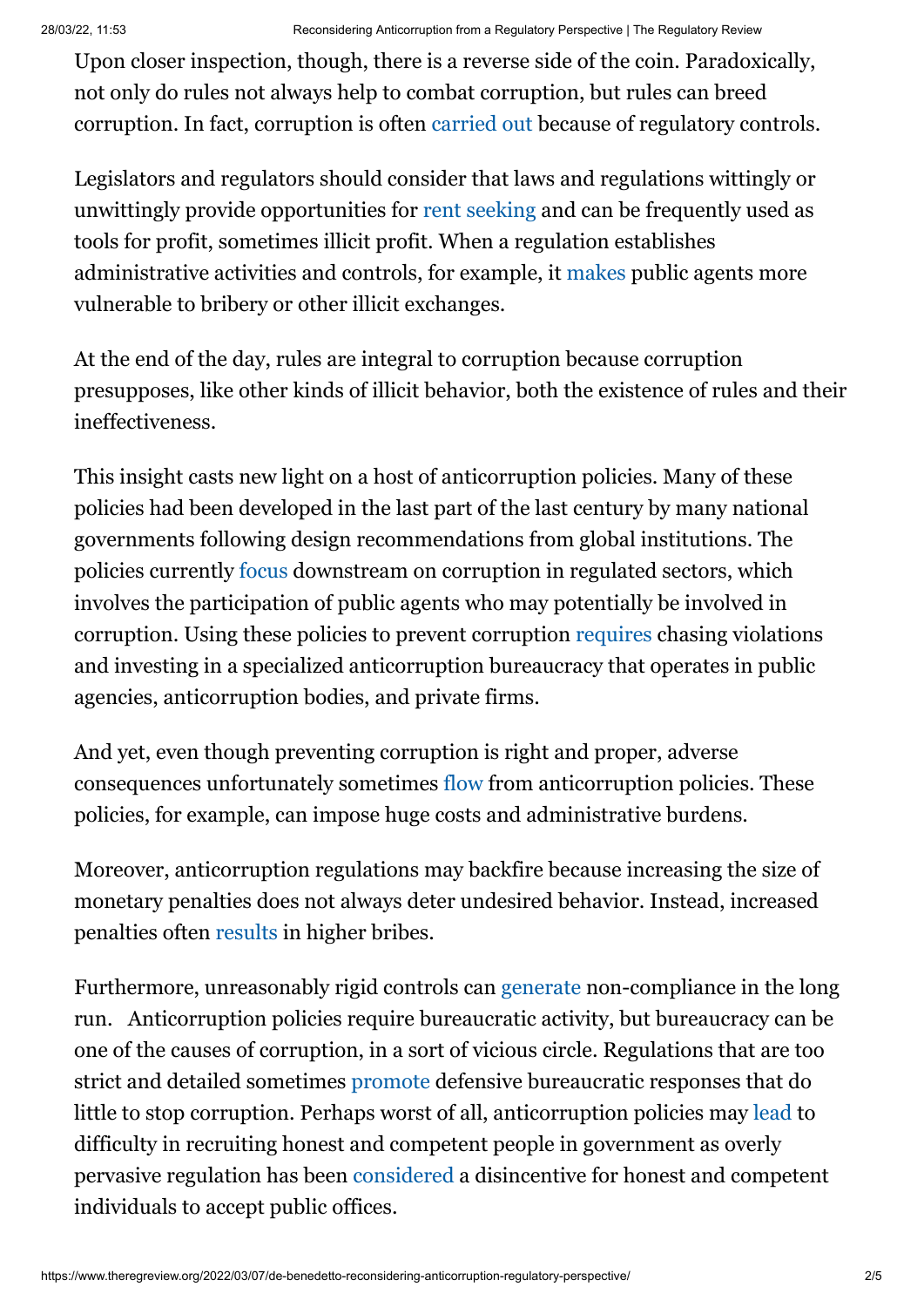Ultimately, anticorruption policies risk being reduced to tools that achieve an *appearance* of prevention rather than *real* prevention.

What if we start over, then, by considering corruption as simply a special kind of regulatory failure?

A shift in the way in which governments respond to corruption would produce important operational consequences. If rules can be determinants of corruption, and if regulated entities can use rules as tools to make a profit, then regulators and public officers have a special responsibility: They must adopt and implement anticorruption rules cautiously and ensure that the application of these rules will be monitored at an administrative level. Regulations that advantage specific interests should be traceable and transparent. Creative compliance should be predicted, as much as possible. And anticorruption measures should be monitored to check on how they are working in concrete settings.

This approach [requires](https://www.cambridge.org/core/journals/european-journal-of-risk-regulation/article/abs/making-law-effective-behavioural-insights-into-compliance/773D3B3B061D25427A411D9D0A1A9F2C) an integrated regulatory anticorruption strategy that combines well-known and emerging tools and is enriched by contributions from behavioral sciences. Such a strategy would involve four features

First, effective anticorruption regulation [calls for](https://www.tandfonline.com/doi/pdf/10.1080/13501763.2020.1784984?needAccess=true#page=2) the use of better regulation tools, such as [regulatory simplification](https://presidencia.gencat.cat/en/ambits_d_actuacio/millora_regulacio_normativa/simplificacio-i-reduccio-de-carregues-administratives/simplificacio-normativa/) as well as ex ante and ex post assessment of legislation and regulation.

Second, successful anticorruption efforts need to ensure transparency about the interests affected by legislation and involved in the process of making law

Third, regulators should seek to "[corruption proof](https://rai-see.org/wp-content/uploads/2015/06/Comparative_Study-Methodology_on_Anti-corruption_Assessment_of_Laws.pdf#page=13)" new regulations by assessing them for potential corruption and implementing preventive mechanisms before the regulations are enacted.

Finally, regulators need to undertake anticorruption management of their existing stock of regulations. Anticorruption [bodies](https://www.oecd.org/corruption/acn/39971975.pdf#page=4) should have the authority to scrutinize sensitive legislation and regulation to find ways to reduce opportunities for corruption. For example, they should be able to propose a limit on, or even to eliminate, a subsidy program that has been identified as a source of corruption, or to propose ways to strengthen the program's anticorruption controls.

And to make regulatory anticorruption really effective, two additional conditions need to apply.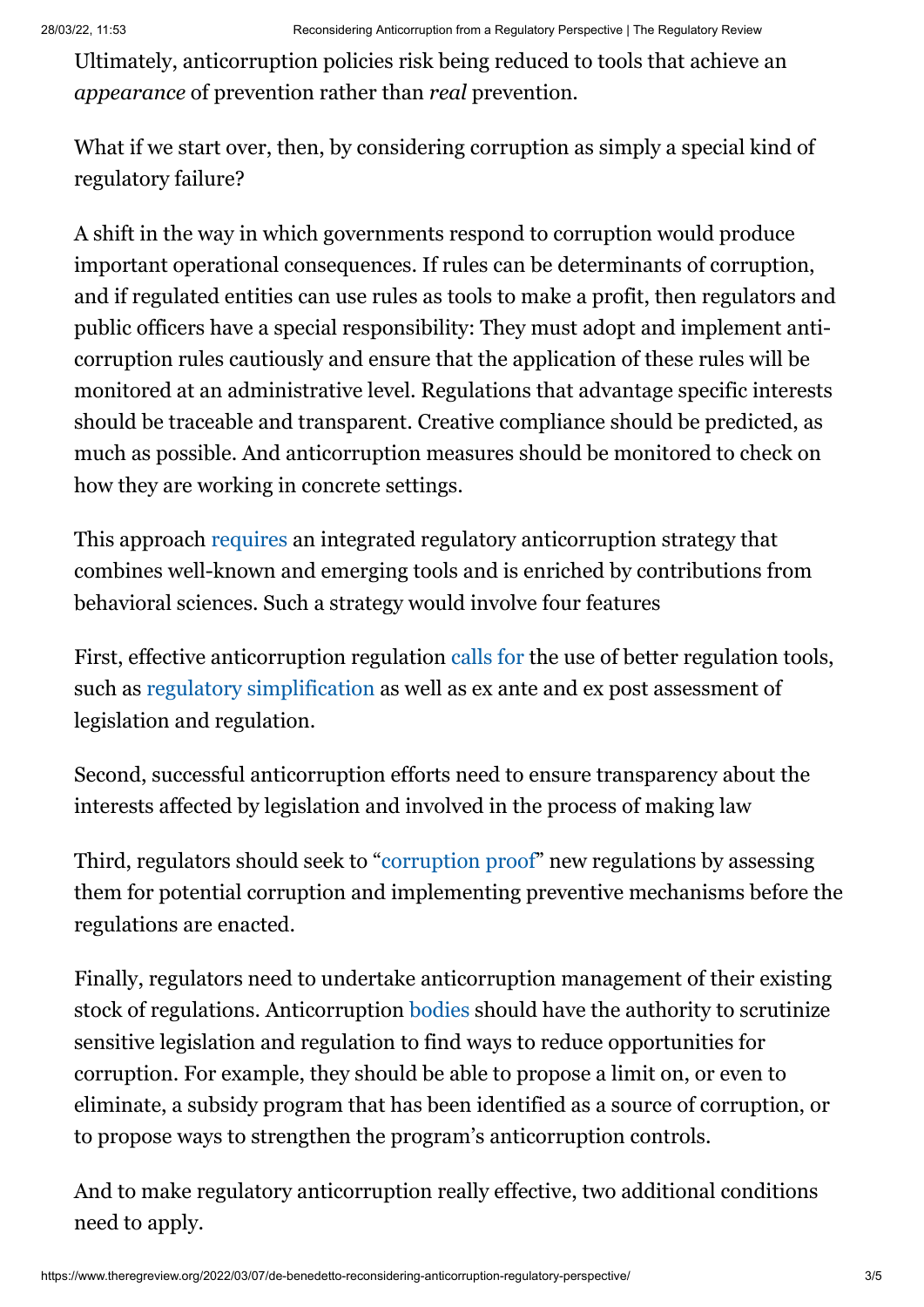The first consists of a more resolute approach to end the vicious circle between excessive regulation and corruption. Policymakers should simplify current rules and regulations, which would make full compliance more convenient and reduce opportunistic use of regulation and creative compliance. They should also establish mechanisms to strengthen controls and sanctions as well as other traditional anticorruption tools.

The second consists of collecting and using data to improve anticorruption policies. Governmental agencies could, for example, translate criminal databases into administrative language to harness preexisting data.

Unfortunately, record-keeping at every level of the criminal process, from policing to sentencing, is rarely designed to respond directly to key questions that could inform regulatory improvements, such as: Which specific legislation, statute, or regulation was involved in the corruption? Which public agency and officer was part of the corruption scheme? What controls have been established? Which controls have not worked? Responding to these questions can make a great difference in effective anticorruption regulation.

To reduce corruption, policymakers must reconsider it from a regulatory perspective. This reconsideration requires recognizing that corruption may be nurtured by overwhelming legislation, that simplification is indispensable to prevent corruption, and that some rules facilitate corruption more than others. It also means cultivating expertise and developing better information about the rules that fuel corruption or are failing to stop it.

The aim is challenging and new. It means preventing infringements and corruption not only before they occur—by chasing violations—but before they can even be conceived—by managing risk.



*[Maria De Benedetto](https://www.uniroma3.it/persone/MGsxYUhVcEdkbXcyYUV6SThiVmV2aGNrRkdoVjJ2ejNPb1AzMFU3N3Zkbz0=/) is a professor of administrative law at Roma Tre University, Italy.*

*Portions of this essay are adapted from the author's recent book,* Corruption from a Regulatory Perspective.